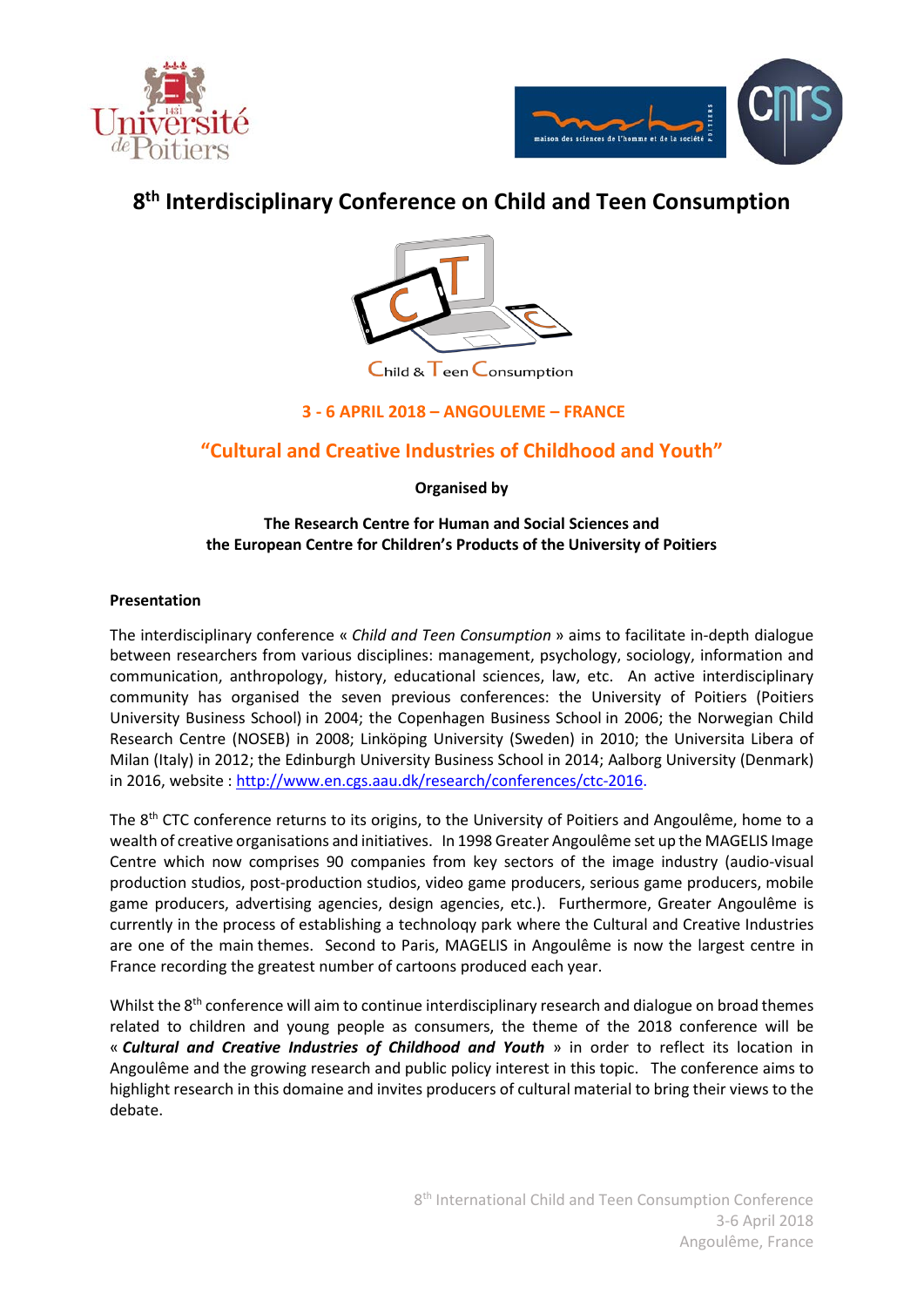#### **Scope of the themes addressed by the CTC conferences**

Because of their interdisciplinary focus, the Child and Teen Consumption conferences tackle a wide variety of topics relating to the links between childhood and adolescence and consumer environments in different social and institutional contexts. The CTC conferences promote and enhance original research that explores and highlights what children understand about the market experiences in which they participate, and how they use the resources available to them to assert their child status vis-a-vis adults or their peer groups. The conference also welcomes work that analyses marketing techniques used towards young people as well as the socio-economic mechanisms that shape and control childhood cultures.

#### **Scope of the recurring topics addressed by the CTC conferences**:

- Historical perspectives on consumption by children and adolescents
- Social contexts of consumption practices by children and adolescents
- Parent-child relationships with regard to consumption: education, negotiation
- The educational projects of parents with regard to learning about consumption
- Empowering the child with regard to consumption: comptence, dependence and vulnerability
- Children and adolescents as co-producers of consumer cultures
- The relationship of children with money: pocket money, saving and spending
- Brand strategies and communicaton within youth industries
- Inequality and discrimination between children / families provoked by commercial activities
- Socialisation of children in consumer practices: tensions between ideology, politics and resistance
- Consumer education: responsibility, ethics, environmental and social issues
- Social risks: obesity, excessive consumption, excessive debt
- Market mediators relating to children: design, publicity, packaging, merchandising
- New methodology for « listening to » the voice of the apprentice-consumer
- Responsibility of the researcher working with children
- Images of the material culture of childhood advocated by commercial activities
- Controversy over child well-being and corporate social responsibility
- Ethics and responsibility vis-a-vis children: companies, researchers, educators, practitioners, etc.
- Children's rights and the globalisation of commercial activities

#### **Topics suggested by the theme «** *Cultural and Creative Industries of Childhood and Youth* **»:**

- Cultural products for children and youth
- Tensions and mix between entertainment and education
- Economic socialisation in child and youth media practices
- Virtual worlds: arbitration between avatars, games, virtual currency and real purchases
- Children and new forms of interactive advertising : risk relating to the collection of personal data and the targeting of advertising towards minors
- Convergence culture : the fluidity of media content and consumer practices
- Digital marketing and capturing children's attention
- Techno-cultural affordances of childhood and youth
- Cultural industries, licensing and the 'glocalisation' of child cultures
- Cultural consumer travelling
- Transmedia design and circulation of children's products
- Convergence culture : the fluidity of media content and consumer practices
- Design of cultural, museum and touristic experiences destined for children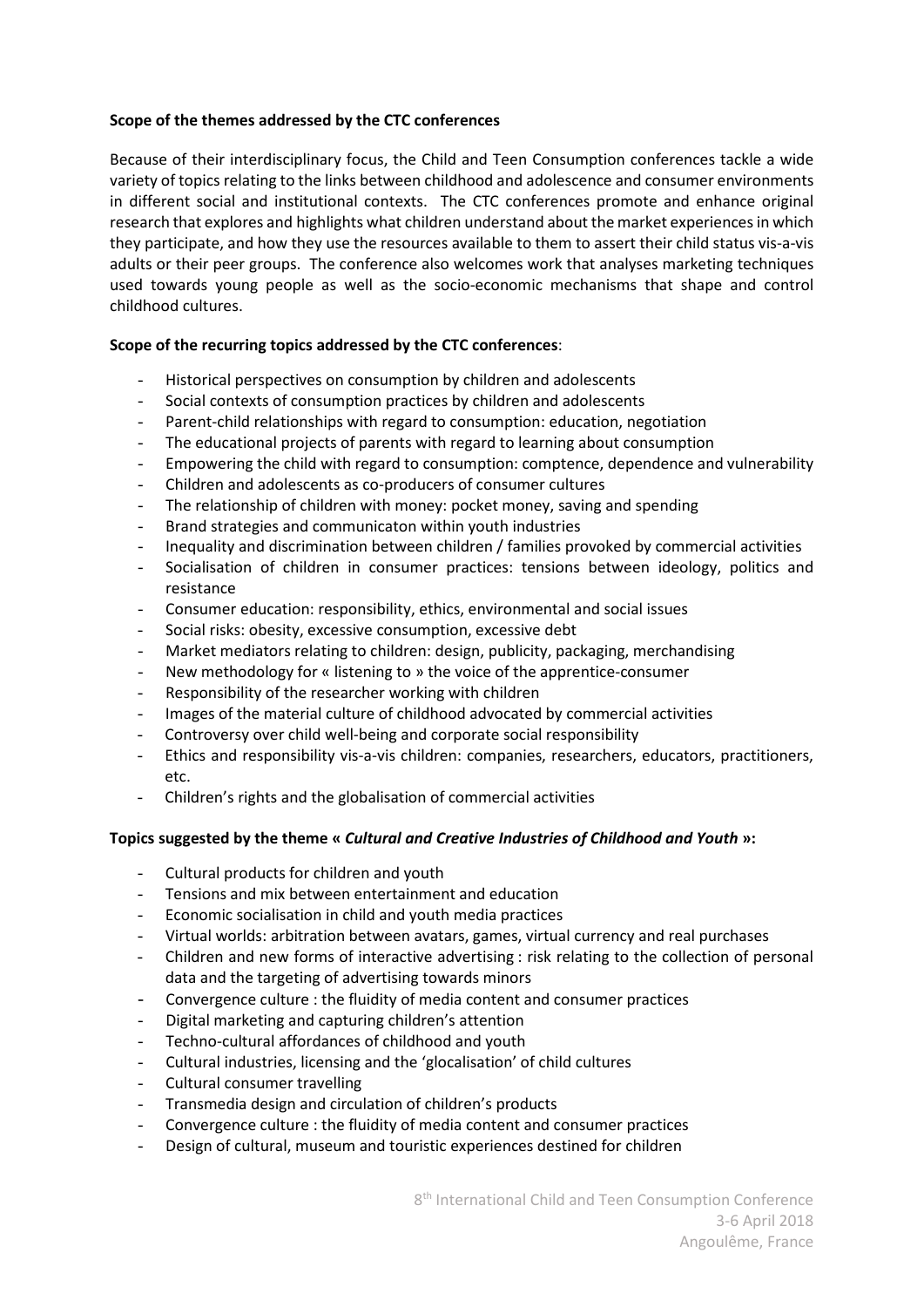- Cultural content and child practices within the regulations of cultural industries and the internet
- Children's rights in the media and consumer world

#### **Keynotes and Partnership**:

**Minna RUCKENSTEIN** – Principal investigator - Consumer Society Research Centre - University of Helsinki – Finland

**Marc STEINBERG** - Associate Professor, Film Studies - Mel Hoppenheim School of Cinema - Concordia University – Canada

A partnership with the scientific review *Young Consumers* (ISSN 1747-3616 – Professor Brian Young*)*  distinguishes the work of a young researcher for a prize which is presented at each CTC conference.

#### **International Scientific Committee**

The Scientific Committee includes:

BADOT Olivier, Experiential Marketing ESCP-EAP - France BADULESCU Cristina, Communication / Museums University of Poitiers - France BAHUAUD Myriam, Transmedia communication University Bordeaux Montaigne – France BROUGERE Gilles, Educational Sciences University Paris 13 - France COOK Dan, Sociology of childhood Rutgers University - USA CROSS Gary, Modern History **Pennsylvania State University - USA** COUTANT Alexandre, Communication UQAM, Canada De LA VILLE Valérie-Inés, CSR with regard to children University of Poitiers - France DESJEUX Dominique, Anthropology of consumption University Paris 5 - France GARNIER Pascale, Sociology of childhood University Paris 13 - France GOLLETY Mathilde, Marketing to children University Paris 2 - France GRAM Malene, Intercultural communication Aalborg University - Denmark KLINE Stephen, Young audiences and marketing Simon Fraser University - Canada LARDELLIER Pascal, Juvenile consumption University of Bourgogne - France MARSHALL David, Marketing to children Edinburgh University - Great-Britain O'DONOHOE Stéphanie, Marketing communications Edinburgh University - Great-Britain ROCHA Everardo, Anthroplogy of consumption University PUC Rio de Janeiro - Brazil ROEDERER Claire, Experiential marketing University of Strasbourg - France SIROTA Régine, Sociology of childhood University Paris 5 - France SPARMANN Anna, Child studies and visual culture Linköping University - Sweden TARTAS Valérie, Developmental psychology University Toulouse Jean Jaurès - France WILLETT Rebekah, Youth media practices University of Wisconsin-Madison - USA YOUNG Brian, Developmental psychology **Exeter University - Great-Britain** 

#### **Paper evaluations**

Papers will be subject to an interdisciplinary double blind evaluation, the objective being that the conference is a place for scientific dialogue and learning so that the researchers whose papers are accepted are able to progress in their thinking and reinforce the strength of their scientific approach. **The working language of the conference is English.**